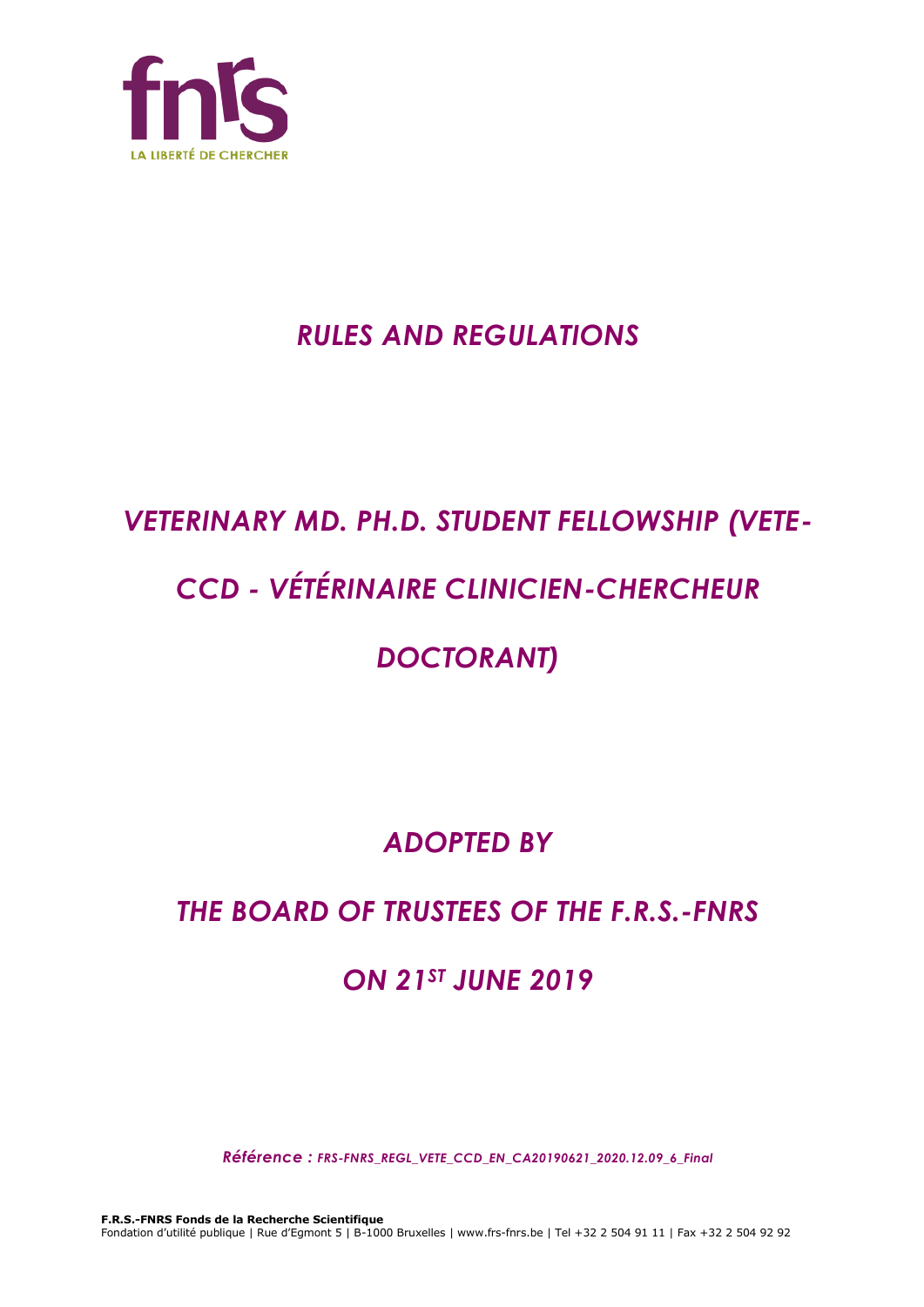## **TABLE OF CONTENTS**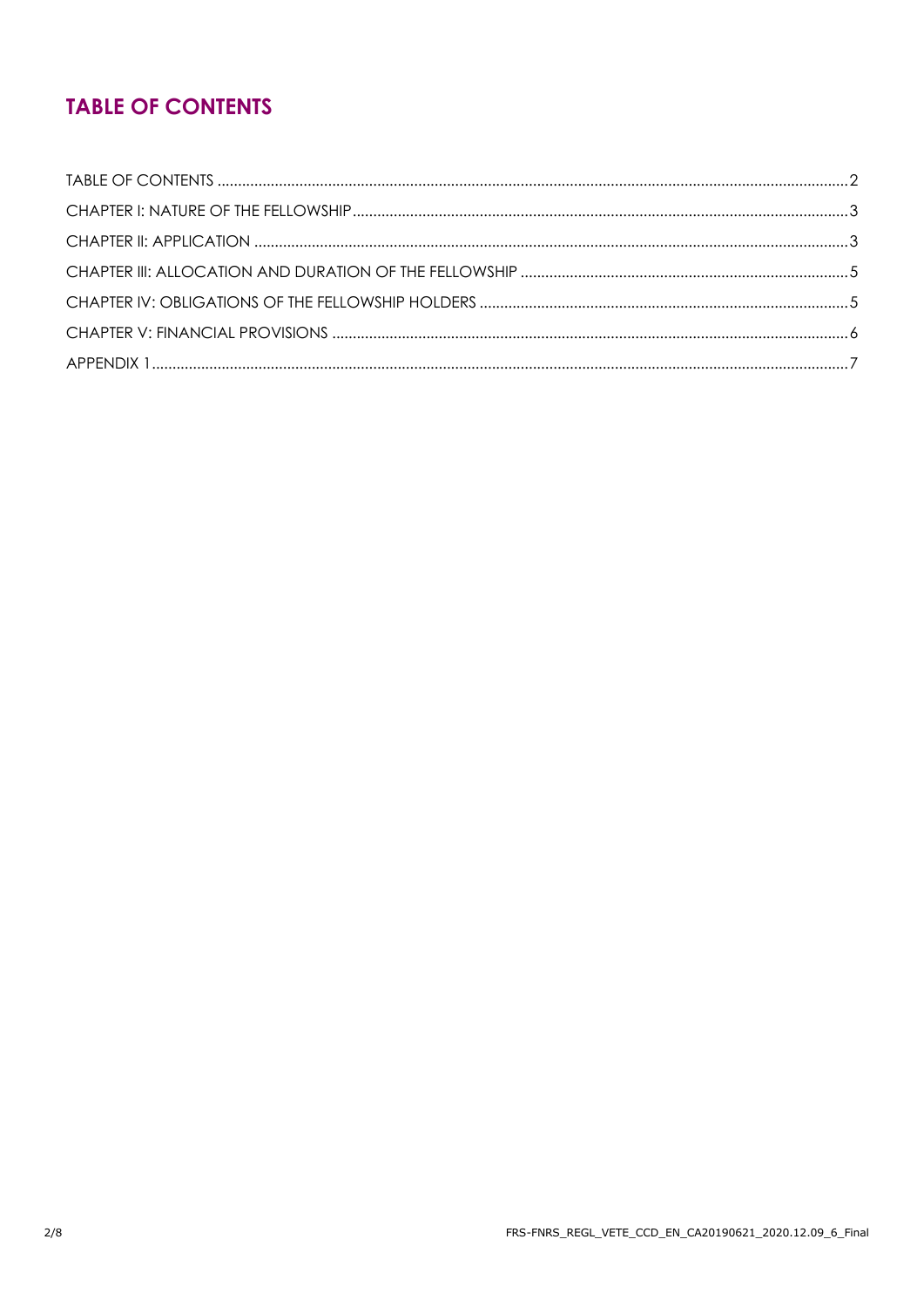### **CHAPTER I: NATURE OF THE FELLOWSHIP**

#### Article 1

The rules and regulations hereinafter are only applicable to holders of a part-time Veterinary MD. Ph.D. Student (VETE-CCD - *Vétérinaire clinicien-chercheur doctorant*) fellowship of the Fund for Scientific Research - FNRS (F.R.S.-FNRS).

VETE-CCD applications must be submitted under Grants and Fellowships Call of the Fund for Scientific Research - FNRS (F.R.S.-FNRS).

#### Article 2

Holders of a part-time VETE-CCD fellowship shall pursue their studies leading to a Ph.D. in Veterinary Sciences in a university of the French-speaking Community of Belgium under the supervision of a promoter, while pursuing a part-time activity in a hospital in the course of their clinical specialisation.

### **CHAPTER II: APPLICATION**

#### Article 3

All applicants to a part-time VETE-CCD fellowship must meet the following conditions:

- Hold the academic degree of Veterinary Doctor,
- Be less than 35 years old by the validation deadline fixed for the academic authorities (rectors) to validate the application,
- Have been enrolled for at least 2 years in a "Residency training programme" (including internship) approved by the European bodies (European Colleges recognised by the European Board of Veterinary Specialisation), by 1st October of the year during which the fellowship is granted and should start, at the latest.

#### Article 4

The promoter of an applicant to a part-time VETE-CCD fellowship must meet the following conditions altogether:

- Be permanently appointed<sup>1</sup> to an academic or scientific position or on probation in a university of the French-speaking Community of Belgium.
- This appointment must have a final and conclusive assent from the competent body to legitimize this appointment in accordance with the Law or the university regulations by the time of the validation deadline set for the academic authorities (rectors) at the latest.
- This academic or scientific position must be effective by the time of the starting date of the fellowship, i.e., by 1st October of the year of the Grants and Fellowships Call concerned at the latest.

If the promoter of an applicant to a part-time VETE-CCD fellowship who is appointed permanently accesses the legal age of retirement / becomes professor emeritus after the validation deadline set for the academic authorities (rectors) and before the end of the funding scheme in case of granting, the

<sup>1</sup> *Research logisticians of rank A, as defined by the Royal Decree of 31st October 1953 fixing 'le statut des agrégés, des répétiteurs et des membres du personnel scientifique des universités de l'État', are not eligible as promoters of doctoral fellowships.*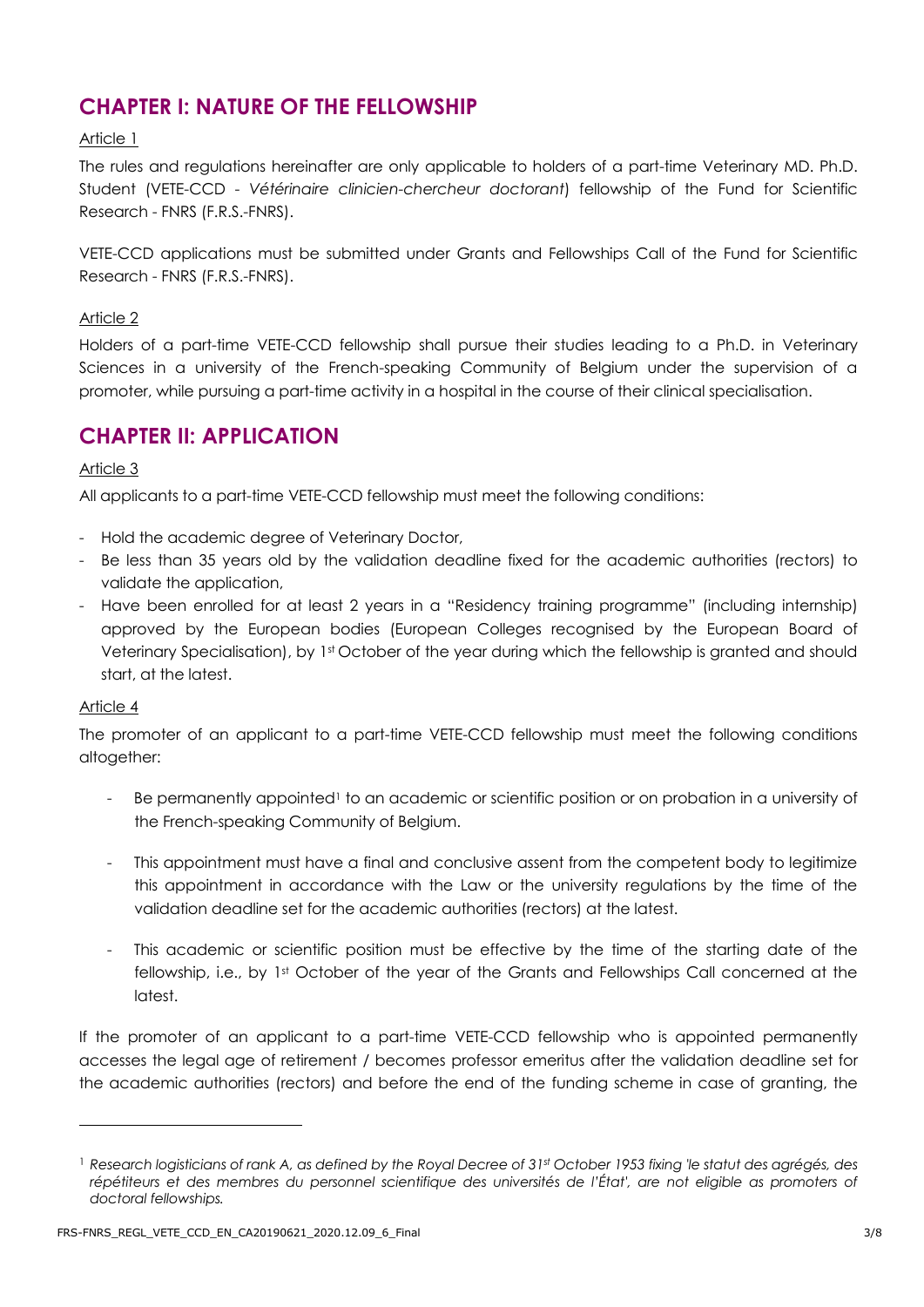submission of the application shall be subject to prior approval by the Head of institution where the research will be carried out.

The promoter permanently appointed who will access the legal age of retirement / become professor emeritus by the validation deadline set for the academic authorities (rectors) is not eligible.

Also applicants to a part-time VETE-CCD fellowship may conduct their research project under the supervision of a postdoctoral co-promoter from one of the institutions listed in Appendix 1.

#### Article 5

Applicants may not apply more than three times for the same fellowship. Applicants who have already benefited from the fellowship, regardless of the duration, may not apply either.

No applicant may apply for a part-time VETE-CCD Renewal fellowship if they have not been granted with a part-time VETE-CCD fellowship.

#### Article 6

The Grants and Fellowships Call is opened once a year and is published on the F.R.S.-FNRS website.

The application for a part-time VETE-CCD fellowship can be submitted in French or in English. It must only be submitted on [e-space,](https://e-space.frs-fnrs.be/) the online platform dedicated to the calls for proposals.

It is recommended to applicants who wish to have their application file assessed by Scientific [Commissions](https://www.frs-fnrs.be/docs/Reglement-et-documents/FRS-FNRS_Champs_descripteurs.pdf) dedicated to SEN (Exact and Natural Sciences) and SVS (Health and Life Sciences) fields, as well as the Scientific Commission SHS-2, to submit their application in English<sup>2</sup>.

Applicants to a part-time VETE-CCD Renewal (VETE-CCD-REN) fellowship are given access to the electronic form by the F.R.S.-FNRS on [e-space.](https://e-space.frs-fnrs.be/)

All applications (VETE-CCD and VETE-CCD-REN) are submitted to a procedure including three successive electronic validations on the dates that will be indicated when the call is published:

- a. The validation by the applicant: it accounts as a confirmation that the application file is complete.
- b. The validation by the promoter selected pursuant to article 4: the F.R.S.-FNRS transfers the application file to promoters so that they give their approval for the submitted research project and confirm the accuracy of the data provided by the applicant. The promoter may accept or refuse the application.
- c. The validation by the research administration (or Board of Education) of the university of the French-speaking Community of Belgium, to which the application file is transferred once promoters have given their consent. The academic authority may accept or refuse the application. The validation deadline set for the rectors puts a final end to the call for proposals.

Applications that have not been validated within the time-frame of the call cannot be taken into account.

<sup>2</sup> *Should the application file be submitted in French, the F.R.S.-FNRS may require the applicant to provide a translation in English for the purpose of conducting the [ex-ante evaluation.](https://www.frs-fnrs.be/docs/Reglement-et-documents/FRS-FNRS_Guide_Evaluation_EN.pdf)*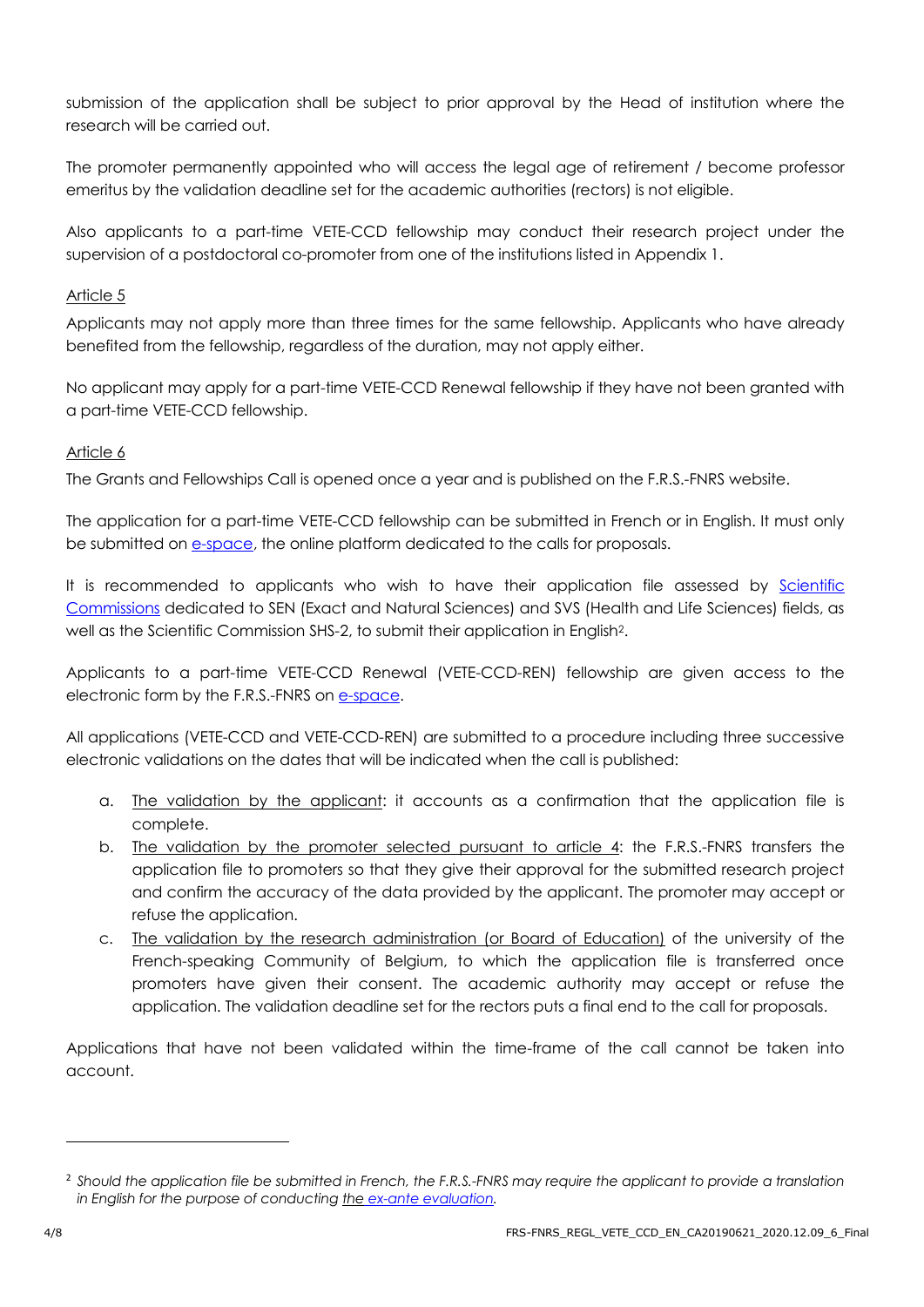A mini-guide specifies the validation dates as well as the documents which must be included in the application.

#### Article 7

All application files (VETE-CCD and VETE-CCD-REN) must include a letter of agreement by the head of the clinical department. By their approval, the head of the clinical department commits to respecting the specificities related to the part-time fellowship.

#### Article 8

VETE-CCD-REN applications are assessed by Supervisory Panels (Thesis Advisory Committees).

The Renewal application form includes a document to be completed by the Supervisory Panel (Thesis Advisory Committee). This Advisory opinion must be signed and sent to the research unit (or Board of Education) of the university of the French-speaking Community of Belgium in order to be approved and signed by the academic authorities. The latter must send the document to the F.R.S.-FNRS by 31st May of the year of the Grants and Fellowships Call concerned at the latest.

### **CHAPTER III: ALLOCATION AND DURATION OF THE FELLOWSHIP**

#### Article 9

The Board of Trustees of the F.R.S.-FNRS shall decide on the allocation of part-time VETE-CCD fellowships.

VETE-CCD-REN are granted upon the positive opinion of the Supervisory Panel (Thesis Advisory Committee).

#### Article 10

The part-time VETE-CCD fellowship is a research fellowship applicable for 2 years maximum, renewable once (equivalent to a duration of 4 years maximum).

### **CHAPTER IV: OBLIGATIONS OF THE FELLOWSHIP HOLDERS**

#### Article 11

Holders of a part-time VETE-CCD fellowship must meet the following conditions at the latest on 1st October of the year when the fellowship is granted and should start:

- To be enrolled in the Doctoral School in Veterinary Sciences attached to the F.R.S.-FNRS,
- To be employed in a full-time position in the University Veterinary Clinic (Clinique Vétérinaire Universitaire) of the French-speaking Community of Belgium.

#### Article 12

Holders of a part-time VETE-CCD fellowship must inform the F.R.S.-FNRS before any change occurs in the fellowship.

#### Article 13

All funded research programmes must be in compliance with the ethics-related legal provisions in force.

#### Article 14

Holders of a part-time VETE-CCD fellowship must respect the discipline enforced by the academic authority of the institution where they work and observe its rules and regulations. As fellowship holders of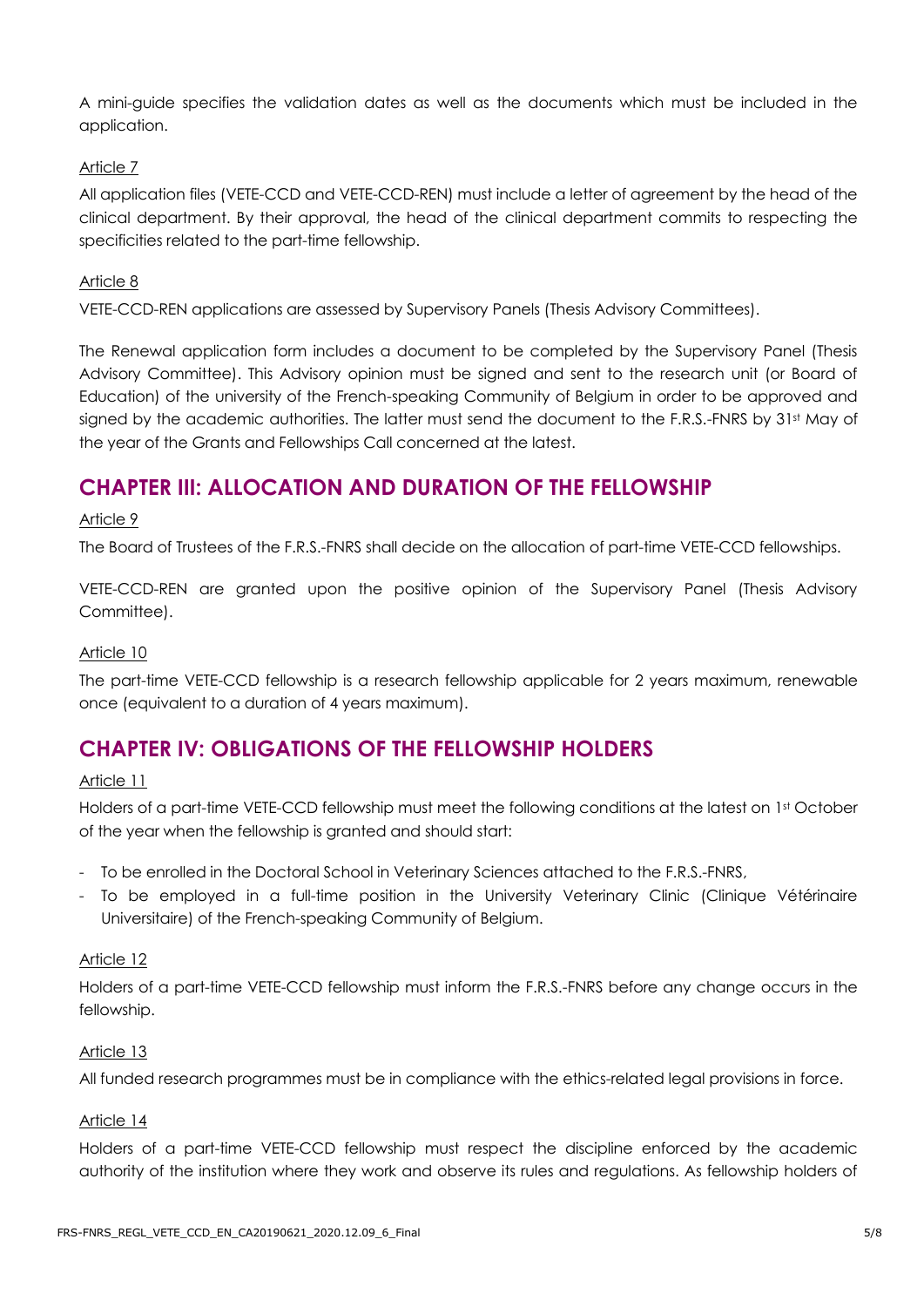the F.R.S.-FNRS, they are also required to adhere to the regulation on the property, protection and promotion of the results from the research carried out within the institution.

#### Article 15

By the time of the renewal application, holders of a part-time VETE-CCD fellowship are required to provide a report on the scientific activities. The report must clearly indicate the distribution of time between their research and clinical activities.

At the end of the fellowship, part-time VETE-CCD fellowship holders shall communicate a final report to the F.R.S.-FNRS. This report is to be uploaded on their personal e[-space](https://e-space.frs-fnrs.be/) page.

### **CHAPTER V: FINANCIAL PROVISIONS**

#### Article 16

The university is the employer of holders of a part-time VETE-CCD fellowship and shall remunerate them. The F.R.S.-FNRS will reimburse half of the full-time annual cost of the part-time VETE-CCD fellowship holder to the university upon reception of the supporting documents. Cost (on-call duties not included) includes salary cost plus all direct and indirect salary costs.

The F.R.S.-FNRS reimbursement is limited to an annual amount assigned from the F.R.S.-FNRS<sup>3</sup>.

The hospital-related salary of part-time veterinary doctors who are also researchers can be higher than the research-related salary.

<sup>3</sup> *The limitation in force is detailed in the Grants and Fellowships Call mini-guide.*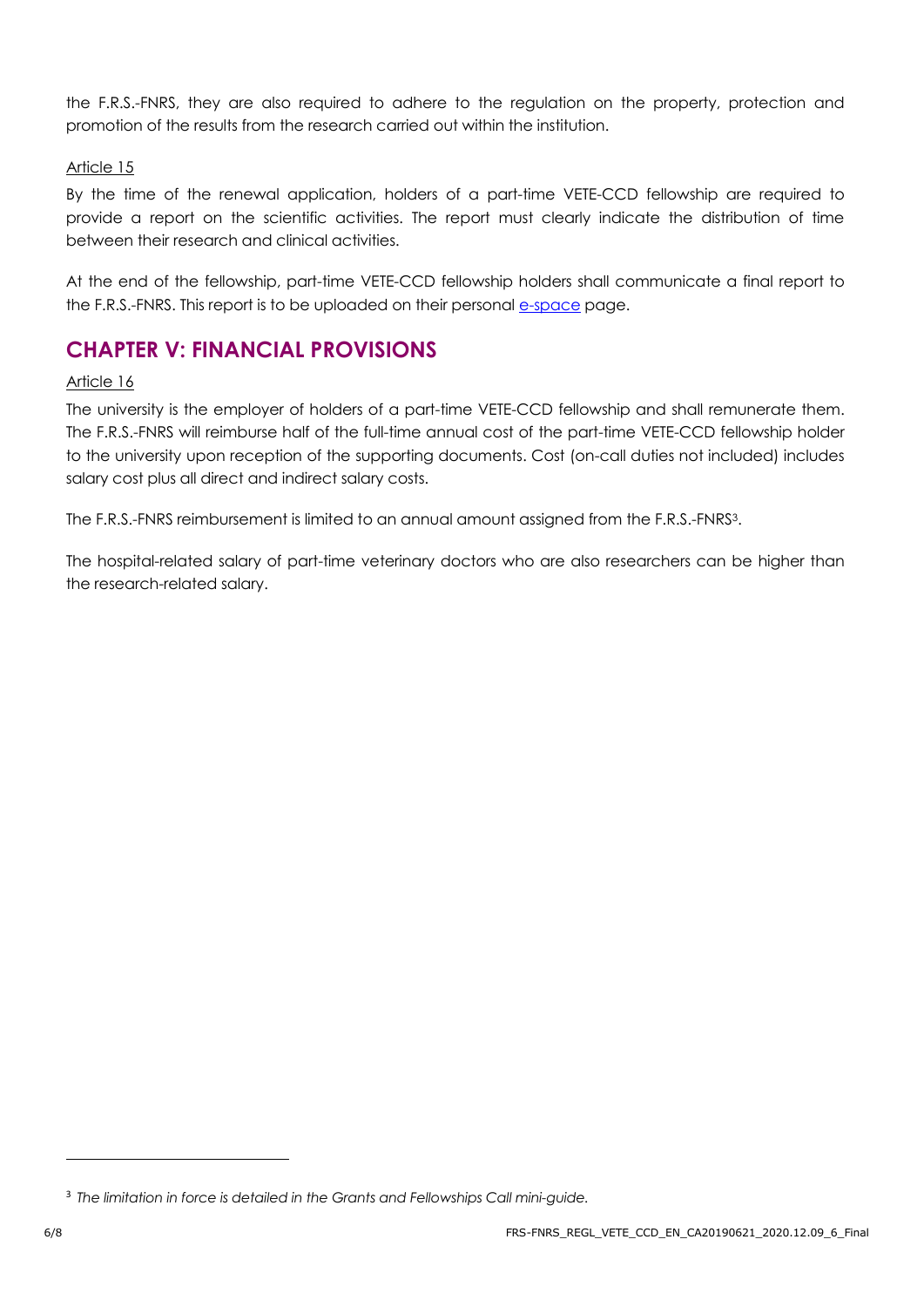### **APPENDIX 1**

Relevant institutions for the co-promoter

VETE-CCD instrument

Grants and Fellowships Call